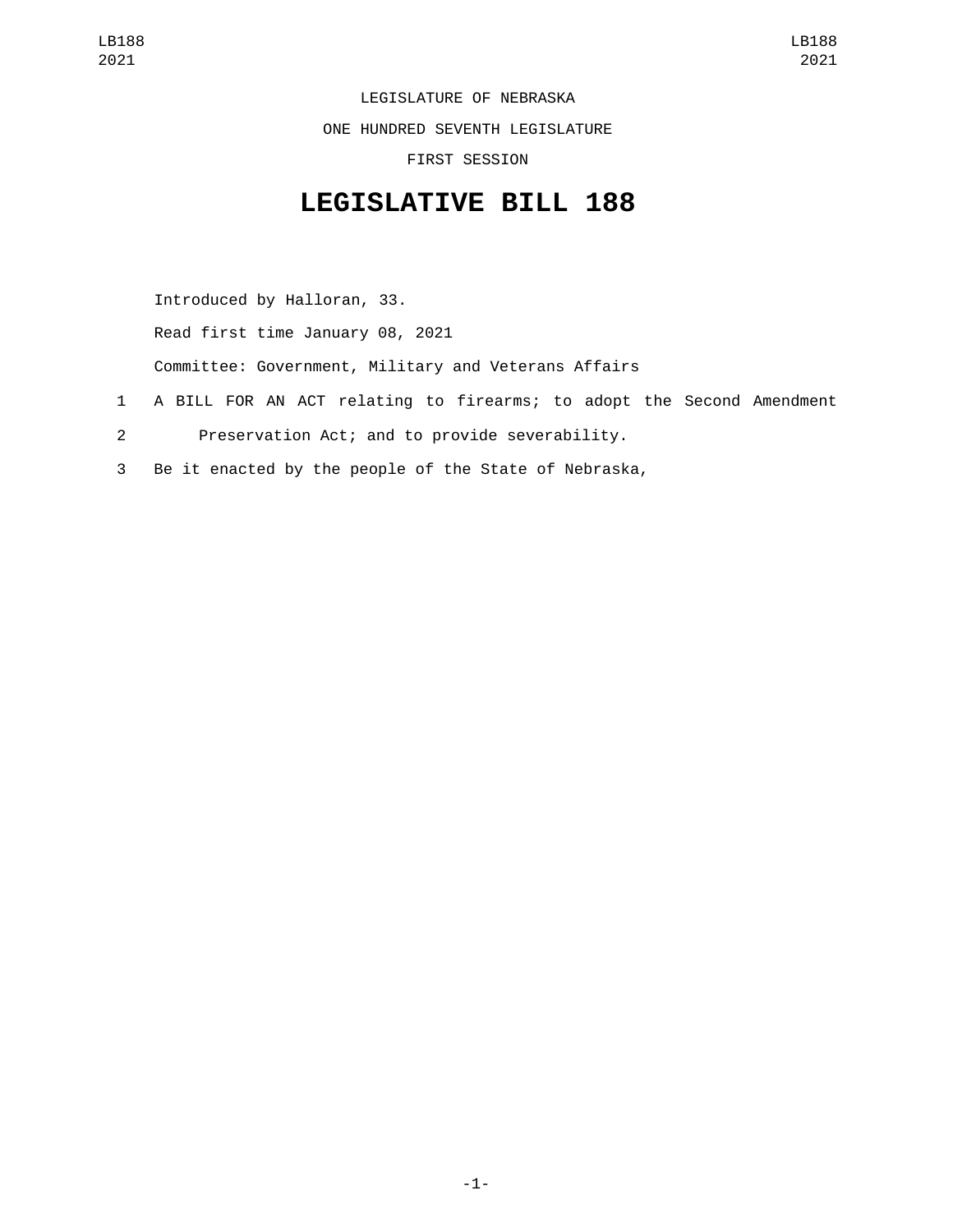| $\mathbf{1}$   | Section 1. Sections 1 to 4 of this act shall be known and may be          |
|----------------|---------------------------------------------------------------------------|
| $\overline{2}$ | cited as the Second Amendment Preservation Act.                           |
| 3              | Sec. 2. The Legislature finds that:                                       |
| 4              | (1) The right to keep and bear arms is a fundamental individual           |
| 5              | right that shall not be infringed;                                        |
| 6              | (2) It is the intent of the Legislature in enacting the Second            |
| $\overline{7}$ | Amendment Preservation Act to protect Nebraska state employees, including |
| 8              | law enforcement officers, from being directed, through federal executive  |
| 9              | orders, agency orders, statutes, laws, rules, or regulations in effect on |
| 10             | or after the effective date of this act, to violate their oath of office  |
| 11             | and individual rights affirmed under the Second Amendment to the          |
| 12             | Constitution of the United States and Article 1, section 1, of the        |
| 13             | Constitution of Nebraska;                                                 |
| 14             | (3) Pursuant to and in furtherance of the principles of federalism        |
| 15             | enshrined in the Constitution of the United States, the federal           |
| 16             | government shall not commandeer this state's officers, agents, or         |
| 17             | employees to participate in the enforcement or facilitation of any        |
| 18             | federal act or regulatory program;                                        |
| 19             | (4) This right to be free from the commandeering hand of the federal      |
| 20             | government has been most notably recognized by the Supreme Court of the   |
| 21             | United States in 1997 in Printz v. United States when the court held "The |
| 22             | Federal Government may neither issue directives requiring the States to   |
| 23             | address particular problems, nor command the States' officers, or those   |
| 24             | of their political subdivisions, to administer or enforce a federal       |
| 25             | regulatory program"; and                                                  |
| 26             | (5) The anti-commandeering principles recognized by the Supreme           |
| 27             | Court of the United States in Printz v. United States are predicated upon |
| 28             | the advice of James Madison who, in Federalist No. 46, advised "a refusal |
| 29             | to co-operate with officers of the Union" in response to either           |
| 30             | unconstitutional federal measures or constitutional but unpopular federal |
| 31             | measures.                                                                 |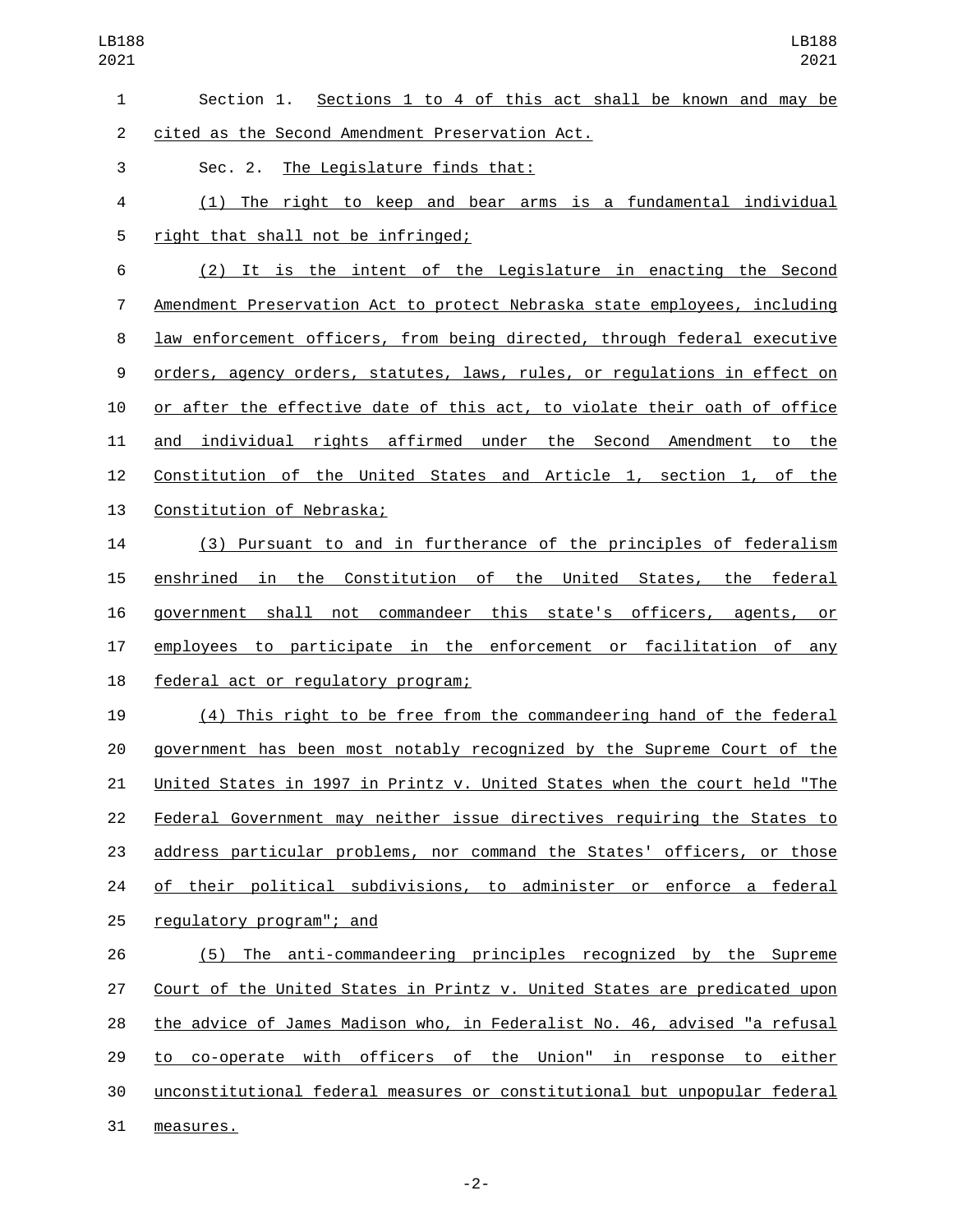| $\mathbf{1}$   | Other than compliance with an order of a court,<br>Sec. 3.                |
|----------------|---------------------------------------------------------------------------|
| $\overline{2}$ | notwithstanding any law, regulation, rule, or order to the contrary, no   |
| 3              | agency or political subdivision of this state, or employee of an agency   |
| 4              | or political subdivision of this state acting in such employee's official |
| 5              | capacity, shall:                                                          |
| 6              | <u>Knowingly and willingly participate in any way in the</u><br>(1)       |
| 7              | enforcement of any federal act, law, order, rule, or regulation regarding |
| 8              | a firearm, firearm accessory, or ammunition if the act, law, order, rule, |
| 9              | or regulation does not exist under the laws of this state; or             |
| 10             | (2) Utilize any assets, state funds, or funds allocated by the state      |
| 11             | to local entities on or after the effective date of this act, in whole or |
| 12             | in part, to engage in any activity that aids a federal agency, federal    |
| 13             | agent, or corporation providing services to the federal government in the |
| 14             | enforcement or any investigation pursuant to the enforcement of any       |
| 15             | federal act, law, order, rule, or regulation regarding a firearm, firearm |
| 16             | accessory, or ammunition if the act, law, order, rule, or regulation does |
| 17             | not exist under the laws of this state.                                   |
| 18             | Sec. 4. (1) Any agent or employee of this state or of any political       |
| 19             | subdivision of this state who knowingly violates the prohibitions in      |
| 20             | section 3 of this act shall, for a first violation, be liable for a civil |

 remitted to the State Treasurer for credit to the General Fund and, for a 23 second or subsequent violation, be quilty of a Class I misdemeanor.

penalty not to exceed three thousand dollars which civil penalty shall be

 (2) A political subdivision of this state shall not receive grant funds from this state if the political subdivision adopts a rule, order, ordinance, or policy under which the political subdivision violates section 3 of this act. Grant funds from this state for the political subdivision shall be denied for the fiscal year following the year in which a final judicial determination in an action brought under this section is made that the political subdivision has intentionally required actions which violate the prohibitions in section 3 of this act.